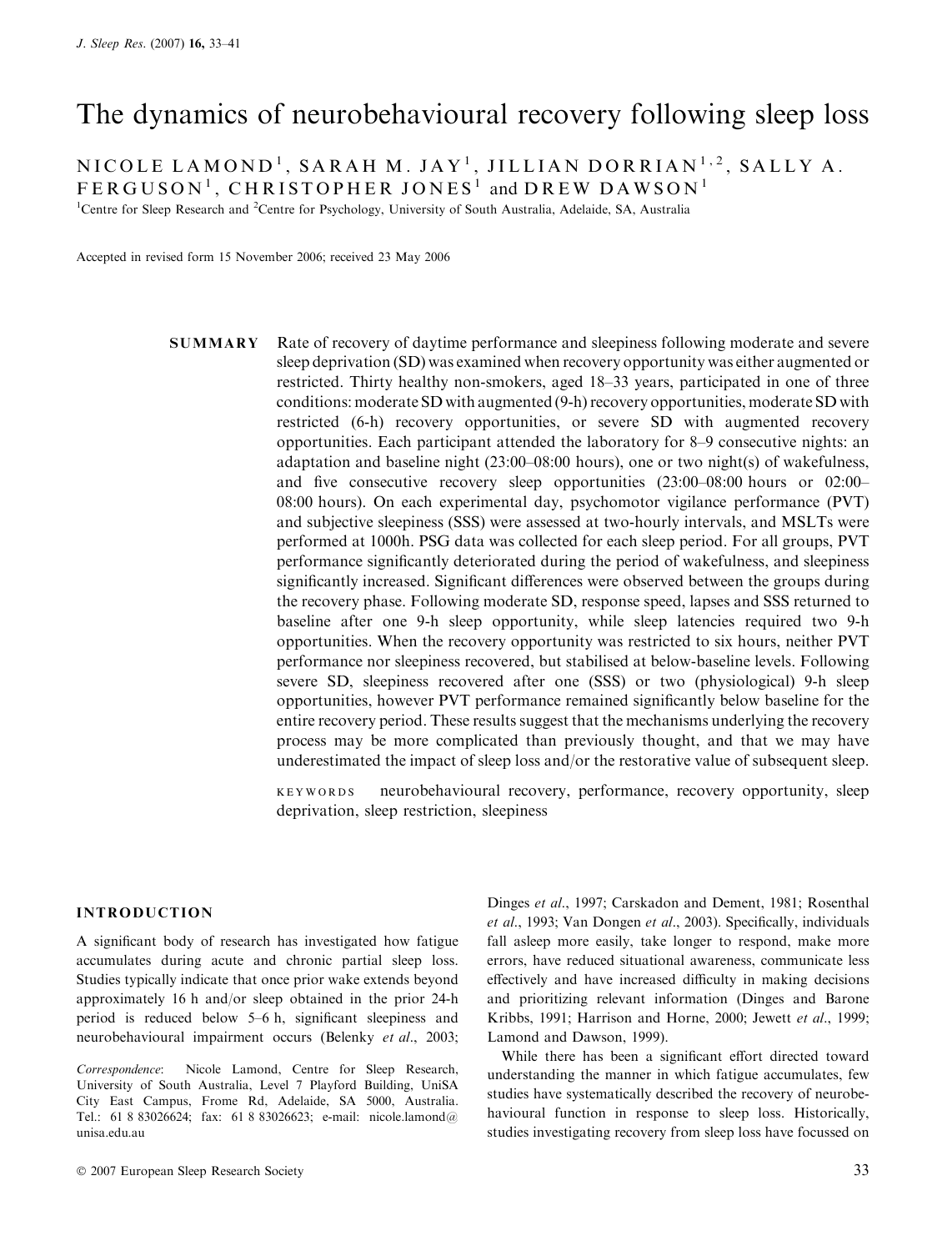changes in sleep architecture. Using the electroencephalogram (EEG) as the primary method of measurement, 'recovery' has usually been defined as the point at which sleep architecture returns to normal. Often, this occurs after one night of unrestricted sleep. If, however, the duration of recovery sleep is restricted, continuing homeostatic effects may be observed for a second or third night (Bonnet, 1994).

It has usually been assumed that neurobehavioural function recovers at the same rate as sleep itself, as the few early studies of sleep loss that also included a short recovery phase reported recovery of alertness and performance after only 1–2 days. However, the neurobehavioural measures used in these studies were often confounded by learning effects and limited by a possible lack of sensitivity to fatigue, or the length of the recovery opportunity was not controlled (Bonnet and Rosa, 1987; Fenz and Graig, 1972; Lubin et al., 1976; Webb and Agnew, 1973). Moreover, recent research challenges this assumption, and suggests that the amount of sleep required for recovery of neurobehavioural function may have previously been underestimated. For example, recent studies of chronic sleep restriction, that also included a short recovery phase, indicated that neither two 10-h nor three 8-h recovery sleep opportunities were sufficient to allow performance to recover to baseline (B) levels following 7–14 consecutive days of sleep restriction (Belenky et al., 2003; Dinges et al., 1997; Van Dongen et al., 2003). These findings demonstrate that more than three nights may be necessary for recovery of neurobehavioural function. Yet, most studies that included recovery as a secondary outcome only collected 1–3 nights of recovery data.

Despite a lack of systematic studies, the dynamics of recovery are of equal theoretical importance, and potentially of greater practical importance than the accumulation of fatigue and neurobehavioural performance deficits. For example, a better understanding of how much sleep is needed to reverse the effects of fatigue has significant practical benefits for any organization required to manage fatigue, and more broadly amongst the regulators who formulate hours-of-work policy. The purpose of the present study was to empirically determine the rate of recovery following moderate and severe sleep loss of sleepiness and neurobehavioural performance over five consecutive days of recovery sleep, when recovery opportunity was either augmented or restricted.

# MATERIALS AND METHODS

## **Participants**

Thirty healthy individuals (11 females, 19 males), aged 18– 33 years (mean  $\pm$  standard deviation  $=$  23.3  $\pm$  4.3 years), participated in the current study. Participants were nonsmokers who did not regularly consume large doses of caffeine  $(< 200 \text{ mg day}^{-1})$ . Those recruited had no current health problems and were not taking any medication other than an oral contraceptive. All were self-reported good sleepers who typically went to bed between 22:00 hours and midnight (average bedtime  $= 23:30$  hours), and woke between 07:00 and 09:00 hours (average wake time  $= 07:45$  hours). Participants did not habitually nap, were not shiftworkers and had not undertaken transmeridian travel in the past 3 months. For the week prior to the study, participants were instructed to keep to a regular sleep/wake schedule (confirmed by sleep diaries). Before the study commenced, the protocol was approved by the University of South Australia Human Research Ethics Committee, using guidelines established by the National Health and Medical Research Council of Australia. Prior to participation, all volunteers provided written informed consent.

## Procedure

Participants spent eight or nine consecutive days in-residence in the laboratory (Fig. 1), in groups of three or four. For all participants, the initial days involved an adaptation and baseline night, and training. On the adaptation day, participants arrived at the laboratory at 18:00 hours and were assigned to their individual bedroom. After they were provided with verbal and written descriptions of study procedures and rules, participants completed a short training session to familiarize themselves with the various performance tasks. On both the adaptation and baseline night, participants were required to be in bed from 23:00 to



time in bed across days: adaptation (A), baseline (B), sleep deprivation (SD1/SD2) and recovery (R1–R5).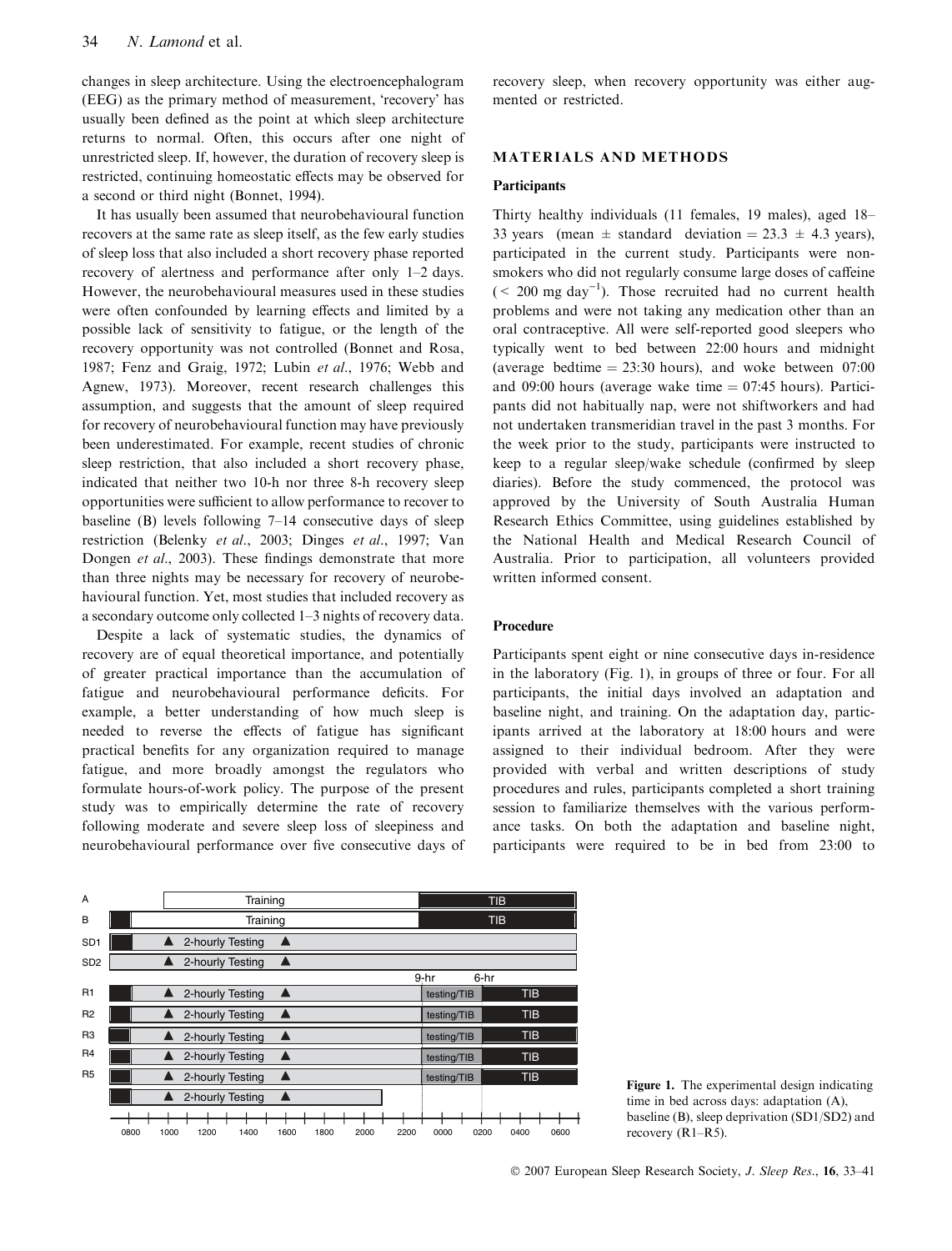08:00 hours [9 h time in bed (TIB)]. Prior to retiring each night, a standard montage of electrodes was applied to each participants face and scalp. Following the adaptation night, electrodes were removed hence participants could shower and breakfast, later they completed further training to minimize learning effects.

Following the baseline night, baseline measures were taken. Participants were then deprived of sleep (SD) for either one or two nights, to experimentally induce moderate or severe levels of fatigue. Immediately following the period of extended wakefulness, participants were permitted five recovery sleep opportunities (R1–R5) that involved either 9-h TIB (23:00– 08:00 hours; augmented sleep opportunity) or 6-h TIB (02:00– 08:00 hours; restricted sleep opportunity). The severity of SD and the length of the recovery sleep opportunities depended on which of the three conditions participants were in: (i) moderate SD with 9-h recovery opportunity (moderate 9-h TIB), (ii) moderate SD with 6-h recovery opportunity (moderate 6-h TIB), or (iii) severe SD with 9-h recovery opportunity (severe 9-h TIB). Prior to each of the recovery sleep periods, a conventional montage of electrodes was attached to the face and scalp of each subject, and polysomnographic data was collected.

In all conditions, the room temperature was set at  $25^{\circ}$ C. All the windows and curtains remained closed, and fluorescent lights remained on in each room (except during sleep periods). Throughout all phases of the study, lights-on time was 08:00 hours. Participants were not permitted any other TIB or opportunity for sleep except as required by the periodic sleep latency tests (SLT). Participants were permitted to consult timepieces but were not permitted to set alarms. Exercise and the use of baths or showers to enhance alertness were not permitted, and participants were required to abstain from caffeine and other stimulants for the entire study period. Regular balanced meals [breakfast, lunch, dinner] and snacks [morning, afternoon, evening] were provided. Between test sessions, participants were free to engage in quiet activities, such as reading, watching TV or conversing with other participants.

#### Test instruments and measures

## Psychomotor vigilance task

A 10-min psychomotor vigilance task (PVT), which measures simple reaction time to a visual stimulus, was used to evaluate sustained attention (Dorrian et al. 2004). During this test, participants were required to attend to the LED timer display and press the response button with the thumb of their dominant hand as quickly as possible after the appearance of the visual stimuli. As per standard methodology, the interstimulus interval varied from 2000 to 10 000 ms. Dependent measures included mean speed (reciprocal of average response latency), number of lapses (lapse  $=$  response latency exceeding 500 ms) and mean speed for the fastest 10% of all responses.

#### Polysomnography

Polysomnographic (PSG) measures [EEG (C3-A2 and C4-A1); electro-oculogram (outer canthi of each eye); electromyogram] were recorded during each sleep period using the Compumedics 10–20 system (Melbourne, Australia) and Medilog MPA-2 sleep analysis system (Oxford Medical Ltd, Abingdon, UK). EEG signals were sampled within a 0.33–70 Hz bandwidth, digitized at 250 Hz and filtered with a 50 Hz notch filter. The PSG recordings for each sleep period and for SLTs were scored in 30-s epochs in accordance with standard criteria (Rechtschaffen and Kales, 1968).

#### Sleep latency test

A 20-min SLT was conducted at 10:00 and 16:00 hours to objectively assess sleepiness. For each SLT, subjects were allowed to be in bed in a quiet, temperature controlled, darkened room and instructed to close their eyes and not resist the urge to fall asleep. Two researchers monitored PSG signals in a control room, using Compumedics 10–20 system and Medilog MPA-2 sleep analysis system. The SLT was terminated after three consecutive epochs of stage 2 sleep or after any one epoch of stage 3, 4 or REM sleep (or after 20 min without sleep onset), and the subject was woken via an intercom system. When woken, subjects were asked to sit up and turn their lamp on, and wait until the test session was complete (i.e. when all subjects had fallen asleep or after 20 min).

## Subjective sleepiness

At the beginning of each test session, subjective sleepiness was assessed using the Stanford Sleepiness Scale [SSS, (Hoddes et al., 1973)], a single item scale ranging from 1 ('feeling active and vital, alert, wide awake') to 7 ('almost in reverie, sleep onset soon, losing struggle to remain awake).

### Testing schedule

Across the period of imposed wakefulness and on each of the recovery days, the PVT and SSS were administered at 2-h intervals, commencing at 09:00 hours and ending at 21:00 hours (9-h TIB groups) or 23:00 hours (6-h TIB group). The test battery took approximately 30 min to complete and included, in addition to the tests described above, several short computer-based tasks from the Walter Reed Performance Assessment Battery (Thorne et al., 1985) (e.g. Running memory, Stroop, Serial Add/Subtract, Matching to Sample, Six-letter Search). The results of these tasks are not reported here as considerable practice effects confounded the data. On each experimental day, the SLT was administered at 10:00 hours and 16:00 hours for each group. Following the 10:00 hours SLT, electrodes were removed, and participants could shower. They were then applied again at 14:30 hours for the afternoon SLT, and at 22:00 hours (9-h TIB) or at 01:00 hours (6-h TIB), prior to the recovery sleep periods.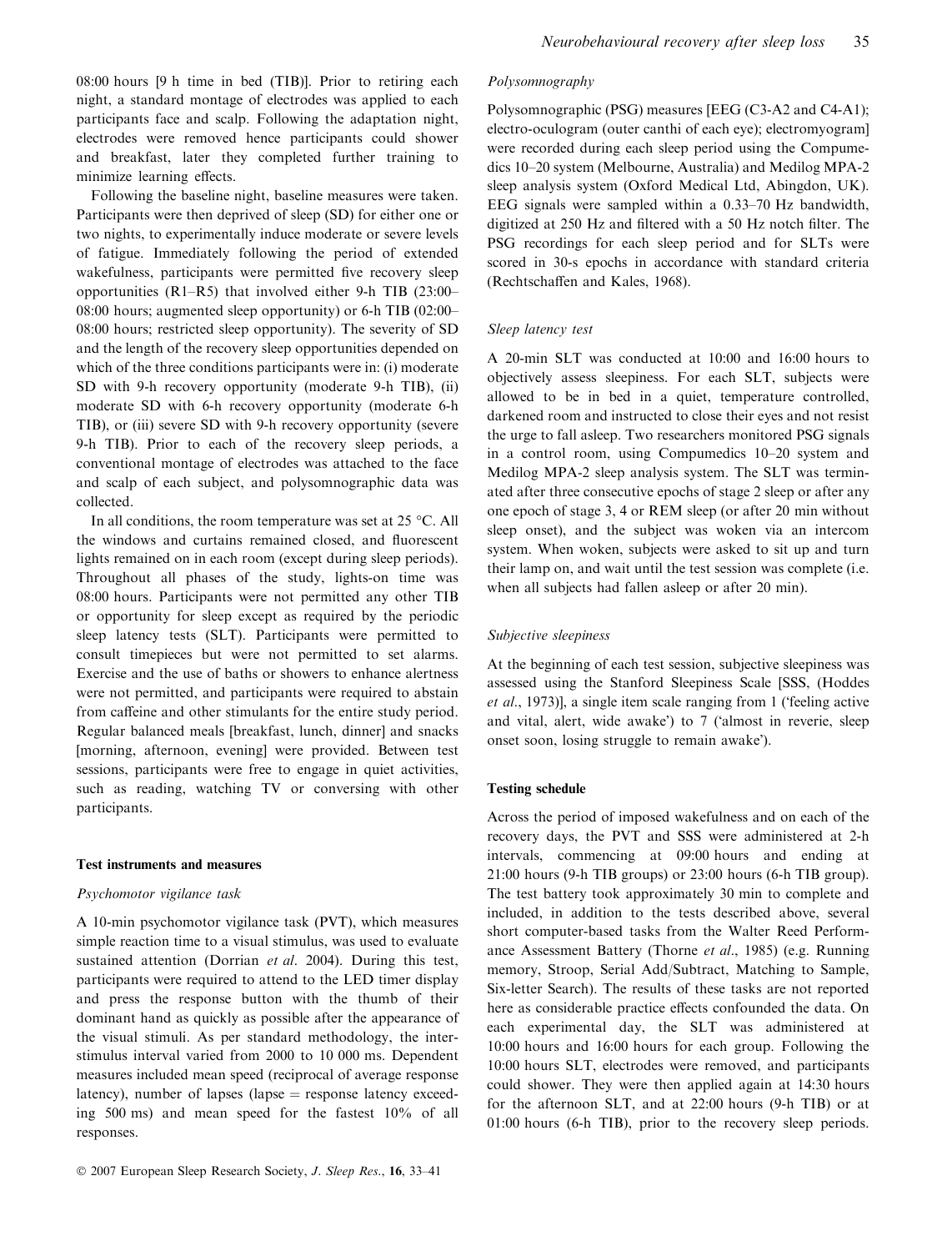Showers were not permitted on the second day of sleep deprivation.

#### Data analysis

Statistical analysis was performed with spss (version 11.0.2, spss Inc., Chicago, IL, USA). For the PVT and SSS data, analyses of time-of-day effects as a function of condition indicated that there were no significant time-of-day  $\times$  condition interactions, or main effects of condition for any of the recovery days, or for the baseline day. Therefore, as the circadian profiles were parallel in each condition, and the focus of the study was on overall differences in recovery amongst the three conditions rather than on recovery across the day, daily averages were calculated for each measure for simplicity. All data (PVT, SSS and SLT) were analysed using separate repeated measures (anova) with two within subject factors: group (moderate 9-h, moderate 6-h, or severe 9-h) and experimental day (B, SD, R1, R2, R3, R4 and R5). Simple main effects analyses were then applied to all significant Group Day-interactions and where relevant, planned comparisons were performed to specify differences amongst mean values (Kirk, 1995). Huynh–Feldt corrections were applied to all repeated measures effects. A significance level of  $P \leq 0.05$  was used for all statistical analyses.

# RESULTS

The demographic data for each group are reported in Table 1. Neither the distribution of females and males ( $\chi^2 = 0.29$ ,  $P = 0.866$ ) nor the mean age ( $F_{2,27} = 1.5$ ,  $P = 0.249$ ) differed amongst the groups.

# Night-time sleep

Mean total sleep time (TST) for each group across B and R1– R5 is displayed in Fig. 2. TST for the night-time baseline sleep did not differ amongst the three groups  $(F_{2,27} = 0.9,$  $P = 0.431$ ). On the baseline night, average TST was 7.96  $\pm$  0.34 h across all groups. TST increased significantly in the moderate 9-h TIB group (R1–R2) and the severe 9-h TIB group (R1) initially, but returned to baseline for the remainder of the recovery period, and decreased significantly in the moderate 6-h TIB group (R1–R5) compared with baseline (Day,  $F_{5,135} = 26.6$ ,  $P < 0.0001$ ; Group,  $F_{2,27} =$ 144.3,  $P < 0.0001$ ; Group  $\times$  Day,  $F_{10,135} = 21.7$ ,  $P <$ 0.0001). Average TST over the five recovery sleep periods was  $8.0 \pm 0.4$  h for the moderate 9-h TIB group,  $5.7 \pm 0.1$  h

Table 1 Demographic data for each group

| Group            | No.<br>females : males | Mean $( \pm$ standard deviation)<br>age |  |
|------------------|------------------------|-----------------------------------------|--|
| Moderate 9-h TIB | $4 \cdot 6$            | $25.1 \pm 4.5$ years                    |  |
| Moderate 6-h TIB | 4:6                    | $22.0 \pm 3.4$ years                    |  |
| Severe 9-h TIB   | $3 \cdot 7$            | $22.7 \pm 4.7$ years                    |  |



**Figure 2.** Mean ( $\pm$  SEM) total sleep time during the baseline (B) and recovery (R1–R5) nights for each group.

for the moderate 6-h TIB group, and  $8.0 \pm 0.3$  h for the severe 9-h TIB group.

#### Psychomotor vigilance task

### Mean response speed

Figure 3 displays mean PVT response speed [(1/mean response time)  $\times$  1000] as a function of group and day (collapsed across time of day). Response speed significantly varied across experimental days for each group  $(F_{6,162} = 38.9, P < 0.0001)$ . A significant Group  $\times$  Day interaction  $(F_{12,162} = 4.4, P < 0.0001)$  was also found (Table 2 displays simple effects across days for each group). For each group, response speed significantly deteriorated during the period of wakefulness (SD). For the moderate 9-h TIB group, response speed was significantly faster on the



Figure 3. Mean ( $\pm$  SEM) psychomotor vigilance task response speed across days for each group.

© 2007 European Sleep Research Society, J. Sleep Res., 16, 33-41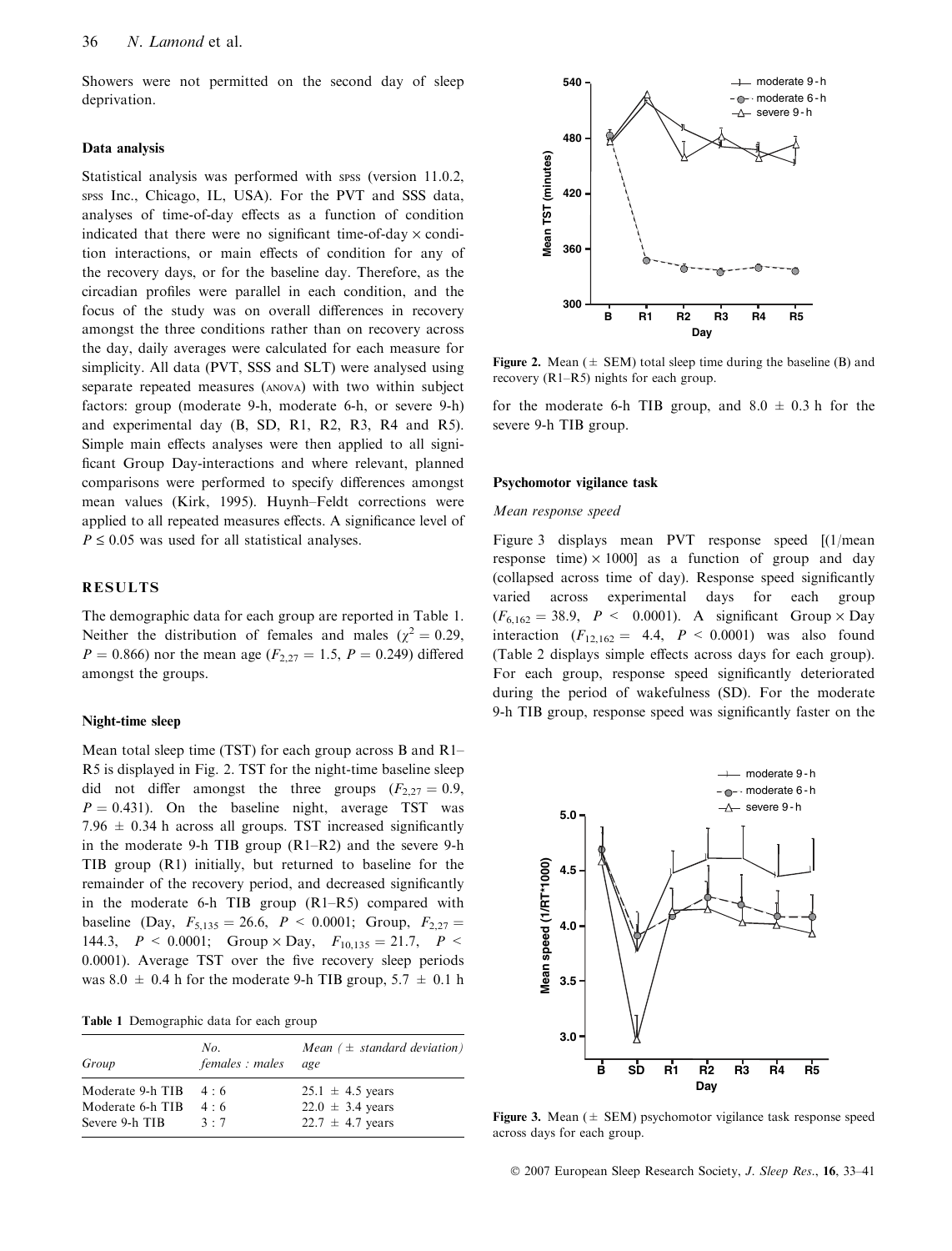Table 2 Analysis of variance results of simple effects of day for each group for each psychomotor vigilance task metric, sleep latency and subjective sleepiness ratings

| Group                         | $F_{6,54}$ | $P$ -value |
|-------------------------------|------------|------------|
| Mean speed                    |            |            |
| Moderate 9-h TIB              | 12.5       | 0.000      |
| Moderate 6-h TIB              | 15.7       | 0.000      |
| Severe 9-h TIB                | 17.9       | 0.000      |
| Number of lapses              |            |            |
| Moderate 9-h TIB              | 6.2        | 0.005      |
| Moderate 6-h TIB              | 3.4        | 0.071      |
| Severe 9-h TIB                | 16.9       | 0.000      |
| Mean fastest $10\%$ responses |            |            |
| Moderate 9-h TIB              | 3.4        | 0.049      |
| Moderate 6-h TIB              | 5.0        | 0.015      |
| Severe 9-h TIB                | 11.0       | 0.000      |
| Daytime sleep latency         |            |            |
| Moderate 9-h TIB              | 39.3       | 0.000      |
| Moderate 6-h TIB              | $11.4*$    | 0.000      |
| Severe 9-h TIB                | 41.1       | 0.000      |
| Stanford Sleepiness Scale     |            |            |
| Moderate 9-h TIB              | 52.7       | 0.000      |
| Moderate 6-h TIB              | 31.5       | 0.000      |
| Severe 9-h TIB                | 32.5       | 0.000      |

\*sleep data lost for one subject d.f.  $= 6,48$ .

first recovery day (R1) than SD, and did not significantly vary from baseline levels across the recovery period (R1–R5). For the moderate 6-h TIB group, response speed failed to recover and remained significantly slower than B for the entire recovery period (R1–R5). For the severe 9-h TIB group, response speed during SD decreased in a dose–dependent manner compared with the moderate SD groups. While response speed increased from SD to R1, it failed to recover to baseline levels and remained significantly impaired during recovery.

### Number of lapses

Figure 4 displays mean number of lapses across the days as a function of group. Lapses significantly varied across the experimental days ( $F_{6,162} = 22.9$ ,  $P < 0.0001$ ). A significant Group  $\times$  Day interaction ( $F_{12,162} = 5.6$ ,  $P \le 0.0001$ ) was also found (Table 2 displays simple effects across days for each group). Mean number of lapses significantly increased during the period of wakefulness for the moderate 9-h TIB and severe 9-h TIB groups. Lapses in the moderate 9-h TIB group decreased from SD to R1, and did not significantly differ from B for any of the recovery days (R1–R5). For the severe 9-h TIB group, the increase in lapses from B to SD was approximately three times the increase that was observed from B to SD in the moderate SD groups. During the recovery phase, significantly more lapses occurred on R3, R4 and R5 compared with B, however, the difference did not reach statistical significance for R1 and R2 ( $P = 0.059$ ). Although the number of lapses during the period of wakefulness increased in the moderate 6-h TIB group (planned comparison indicated a significant difference between B and SD;  $F_{1,9} = 8.2$ ,  $P = 0.019$ ), once the Huynh–



Figure 4. Mean  $(\pm$  SEM) number of lapses on the psychomotor vigilance task across days for each group.

Feldt correction was applied, analysis indicated that number of lapses did not significantly vary across the experimental period. Thus, while more lapses occurred on R1–R5 compared with baseline, the difference was not significant.

# Mean fastest 10% of responses

Figure 5 displays the mean speed for the fastest 10% of responses as a function of group and day. Fastest 10% of responses significantly varied across experimental days for each group  $(F_{6,162} = 14.2, P < 0.0001)$ . A significant Group  $\times$  Day interaction ( $F_{12,162} = 2.4$ ,  $P = 0.0280$ ) was also found (Table 2 displays simple effects across days for each group). The pattern for the fastest 10% of responses for the moderate 9-h TIB group and moderate 6-h TIB group was similar to that found for mean speed. Response speed for the fastest 10% of responses significantly deteriorated during the period of wakefulness (SD) for both groups. For the moderate



Figure 5. Mean ( $\pm$  SEM) psychomotor vigilance task speed for the fastest 10% of responses across days for each group.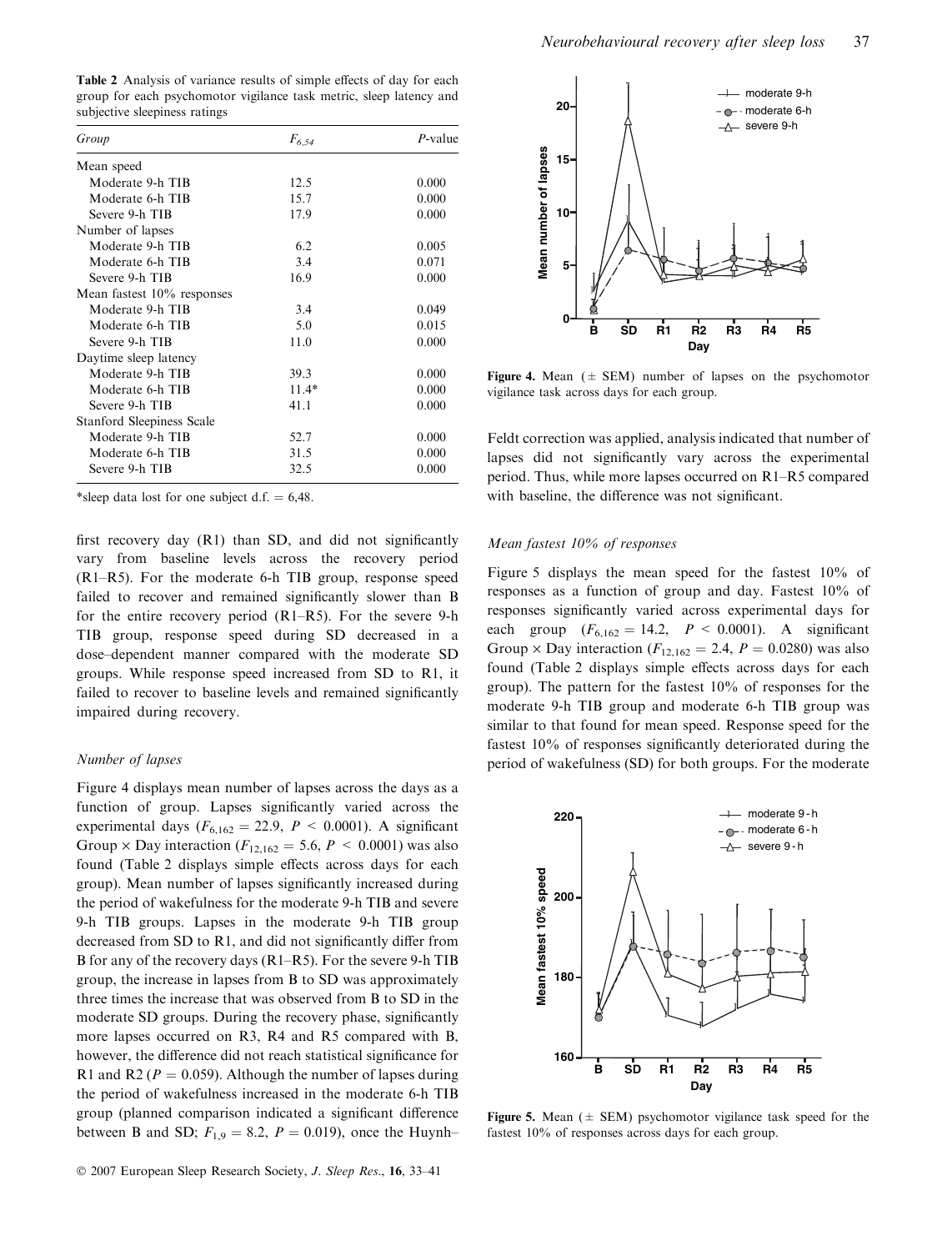9-h TIB group, speed was significantly faster on the first recovery day (R1) than SD, and did not significantly vary from baseline levels across the recovery period (R1–R5). For the moderate 6-h TIB group, speed failed to recover and remained significantly slower than B for most of the recovery period  $(R1, R2)$ R3–R5). For the severe 9-h TIB group, the pattern differed somewhat to that of response speed. The fastest 10% of responses decreased in a dose–dependent manner during SD, compared with the moderate SD groups, and increased significantly from SD to R1. Speed across R1–R5 did not significantly differ from B.

## Objective and subjective sleepiness

### Daytime sleep latency

On the baseline day, average sleep latency was  $17.4 \pm 4.2$  min across all groups. Mean sleep latency did not differ amongst groups on B ( $F_{2,26} = 2.6$  P > 0.05). As shown in Fig. 6, latency significantly varied across experimental days for each group ( $F_{6,156} = 72.5$ ,  $P \le 0.0001$ ). A significant Group  $\times$  Day interaction  $(F_{12,156} = 6.4, P < 0.0001)$  was also found (Table 2 displays simple effects across days for each group). Sleep latency significantly decreased during the period of wakefulness (average sleep latency for SD was  $2.4 \pm 1.7$  min across all groups). For the moderate 9-h TIB group, sleep latency on R1 was significantly shorter than baseline. Latency on R2–R5 did not significantly differ from baseline. For the moderate 6-h TIB group, latency failed to recover and remained significantly shorter than B for the entire recovery period (R1–R5). Sleep latency for the severe 9-h TIB group was significantly shorter than B for R1 and R2. On the third recovery day, latency recovered, and did not significantly differ from B for R3–R5.



Figure 6. Mean ( $\pm$  SEM) sleep onset latency to the first 30 s of three consecutive epochs of stage 2 sleep across days for each group.



Figure 7. Mean  $(\pm$  SEM) Stanford Sleepiness Scale scores across days for each group.

#### Stanford sleepiness scale

Ratings of sleepiness significantly varied across experimental days for each group ( $F_{6,162} = 108.6, P \le 0.0001$ ), as shown in Fig. 7. A significant Group  $\times$  Day interaction ( $F_{12,162} = 4.0$ ,  $P < 0.0001$ ) was also found (Table 2 displays simple effects across days for each group). For each group, ratings of sleepiness significantly increased during the period of wakefulness (SD). For both the moderate 9-h TIB and severe 9-h TIB group, ratings of sleepiness significantly decreased following R1, and did not significantly differ from B across the recovery period (R1–R5). For the moderate 6-h TIB group, ratings of sleepiness remained significantly higher than B for all of the recovery period (R1–R5).

# DISCUSSION

As a result of a paucity of studies, the link between recovery and performance has not been clearly elucidated. Research has typically been limited to studies primarily designed to investigate the accumulation of performance deficits and sleepiness following sleep loss, with a short recovery phase reported as a secondary outcome (Belenky et al., 2003; Dinges et al., 1997; Caldwell and Caldwell, 1997; Fenz and Graig, 1972; Lubin et al., 1976; Van Dongen et al., 2003; Webb and Agnew, 1973; Williams and Lubin, 1967; Williams and Williams, 1966; Williams et al., 1962; Williams et al., 1965), or to studies which did not control the length of the recovery opportunity and/or disrupted sleep continuity (Bonnet and Rosa, 1987; Lubin et al., 1974; Rosa et al., 1983). As a consequence, it is possible that the impact of sleep loss and/or the restorative value of subsequent sleep have been underestimated. Certainly, several of the recent studies have noted a discrepancy between their data and current theoretical models of recovery, and a recent review article suggested that our understanding of the dynamics of recovery from sleep loss is lacking (Dawson and McCulloch, 2005). The aim of the current study was to systematically investigate the rate of recovery of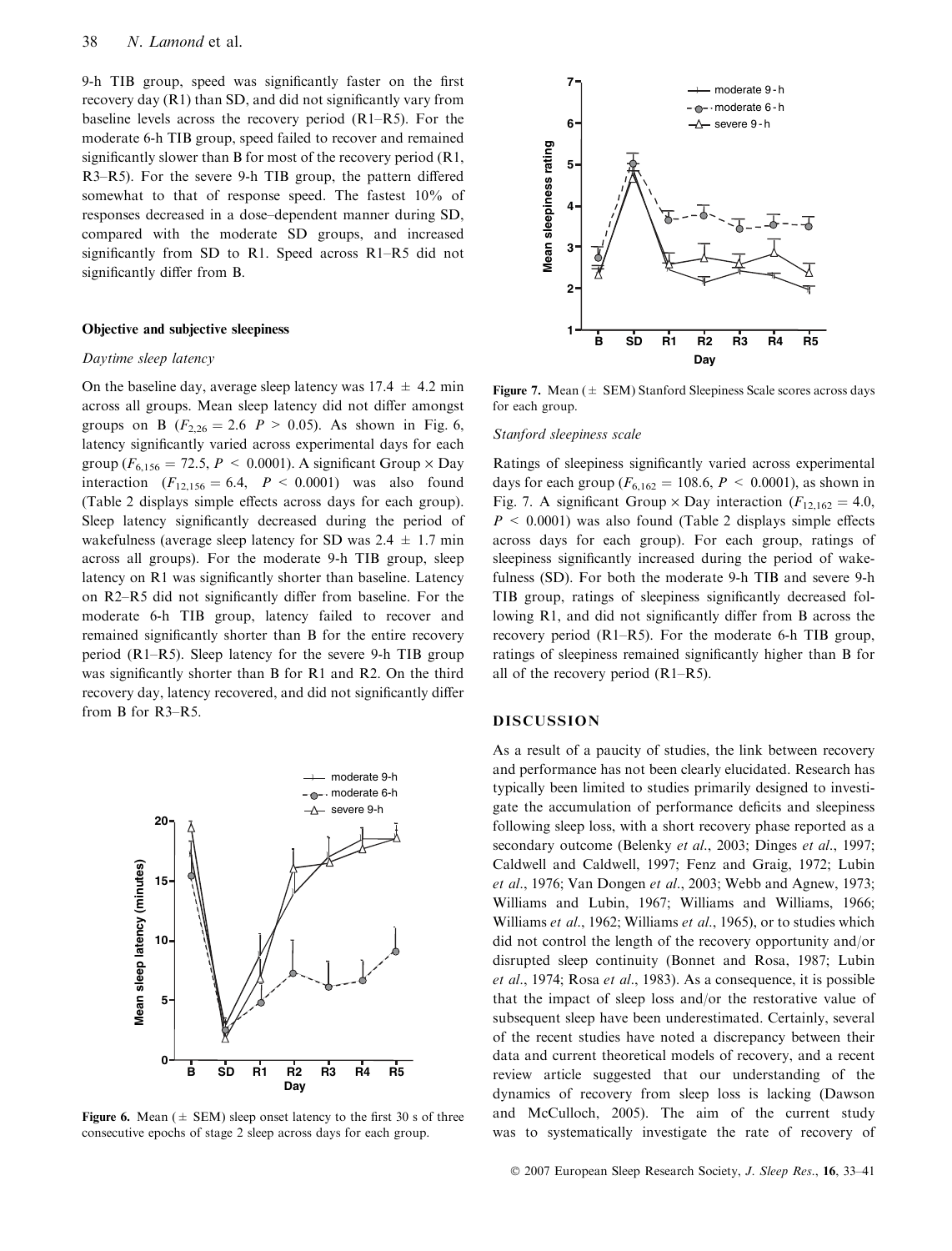neurobehavioural function and sleepiness following moderate and severe sleep loss when recovery opportunity was either augmented or restricted.

# Restriction of the recovery sleep opportunity

Restricting the recovery sleep opportunity clearly impacted on recovery. Given that the week of sleep restriction was preceded by a night of acute sleep loss, it was considered possible that performance would decline continuously across the recovery week as the sleep debt continued to accumulate. Certainly, this pattern of response would be predicted by recent studies indicating that chronic restriction of sleep opportunity for two weeks is associated with a near-linear accumulation of performance impairment (Van Dongen et al., 2003). Indeed, it has recently been speculated that the manner in which the wakefulness is accumulated (i.e. chronic restriction versus acute sleep loss) does not affect the net performance impairment, and that the level of impairment associated with two weeks of sleep restriction is equivalent to the impairment following one night of wakefulness (Van Dongen et al., 2003). This would suggest that the net impairment observed at the end of the week in the restricted condition should have been equivalent to the impairment associated with three weeks of chronic sleep restriction (i.e. one night sleep loss is equal to two weeks restriction, plus an additional week during the recovery period).

However, this was clearly not the case. While neurobehavioural function failed to recover when recovery opportunity was restricted, both psychomotor vigilance performance and sleepiness did stabilize at lower than baseline levels. These findings are more in line with the suggestion that the brain undergoes adaptive changes in response to chronic sleep restriction, that serve to sustain a stable, albeit reduced, level of performance (Belenky et al., 2003). Moreover, the current findings suggest that this occurs even when the performance is initially reduced below baseline, because of a period of acute sleep loss.

The observation of stabilized, lowered function during restricted recovery sleep, rather than continuing decrements with accumulating partial sleep loss, also lends weight to the extensive body of research conducted by Taub and colleagues (Taub, 1978, 1980; Taub and Berger, 1973; Taub and Berger, 1974, 1976b; Taub and Berger, 1976a). Specifically, this series of studies postulated that sleep occupies an integral position in the 24-h cycle, and that optimal levels of certain behavioural functions are highly dependent upon maintenance of an established temporal rhythm of sleep and wake. Thus, altering the placement of the sleep period, whether by shifting, restricting, or extending sleep, can result in decrements in waking function, independent of sleep length. While delaying bedtime in the current study disrupted participants' established diurnal rhythm and therefore potentially contributed to the performance decrements (or lack of recovery), the regular temporal placement of sleep during the recovery week may explain, at least in part, the adaptive changes observed. Certainly, research that varies the timing of the recovery sleep is warranted, and may

provide important information about waking function following restricted recovery sleep,

While the number of lapses increased following sleep loss and remained elevated, the difference was not statistically significant. In contrast, fastest 10% of responses, which are typically not impacted by occasional lapses in performance, significantly slowed and failed to recover. In line with previous studies, the finding that fastest 10% responses (i.e. responses other than lapses) as well as mean speed were affected and failed to recover suggests that the sleep-loss induced performance deficits were because of persistent, pervasive change in brain function, rather than simply lapses in performance because of brief episodes of sleep. The fact that the increase in lapses for the moderate 6-h group was non-significant was likely because of a small sample size  $(n = 10)$  and interindividual differences. Certainly, lapses were significantly affected in the moderate condition, which involved the same period sleep loss.

#### Augmentation of the recovery sleep opportunity

The negative effects of one night of sleep loss on neurobehavioural function were reversed by one 9-h recovery sleep opportunity. This observation is in line with the findings of earlier studies of acute sleep loss that also attempted to characterize recovery (Fenz and Graig, 1972; Lubin et al., 1976; Rosa et al., 1983; Webb and Agnew, 1973). Yet, this contrasts with the rate of recovery reported in recent sleep restriction studies, which have observed that three 8-h recovery sleep opportunities were insufficient to restore PVT performance to baseline levels, even if the sleep restriction experienced during the week was only mild (i.e. 7-h TIB per night). It is likely that this discrepancy is because of the fact that acute and chronic sleep restriction causes differential performance effects that are most salient during the recovery period. Indeed, it is apparent from our findings that while the mode of sleep deprivation may not affect the net performance impairment (Van Dongen et al., 2003), it does affect rate of neurobehavioural recovery.

Another equally important factor that appears to impact on rate of neurobehavioural recovery is the length of the recovery sleep opportunity, or more specifically, whether it is terminated prematurely. In a recent study of one night of sleep restricted to 2-h (less detrimental than a full night awake), while multitask performance returned to near baseline level, complete recovery was not reported (Sallinen et al., 2004). Most notably, the recovery sleep opportunity in this study was only 8 h in duration. In contrast, our current study augmented the recovery opportunity and allowed participants 9 h in bed each night, which appears to have facilitated recovery. The suggestion that baseline and/or recovery sleep opportunities should be > 8 h is also supported by recent research indicating that the amount of sleep needed per day to prevent cumulative neurobehavioural deficits is 8.16 h (Van Dongen et al., 2003).

The SLT data in the current study further emphasizes the importance of allowing more than 8-h TIB for baseline and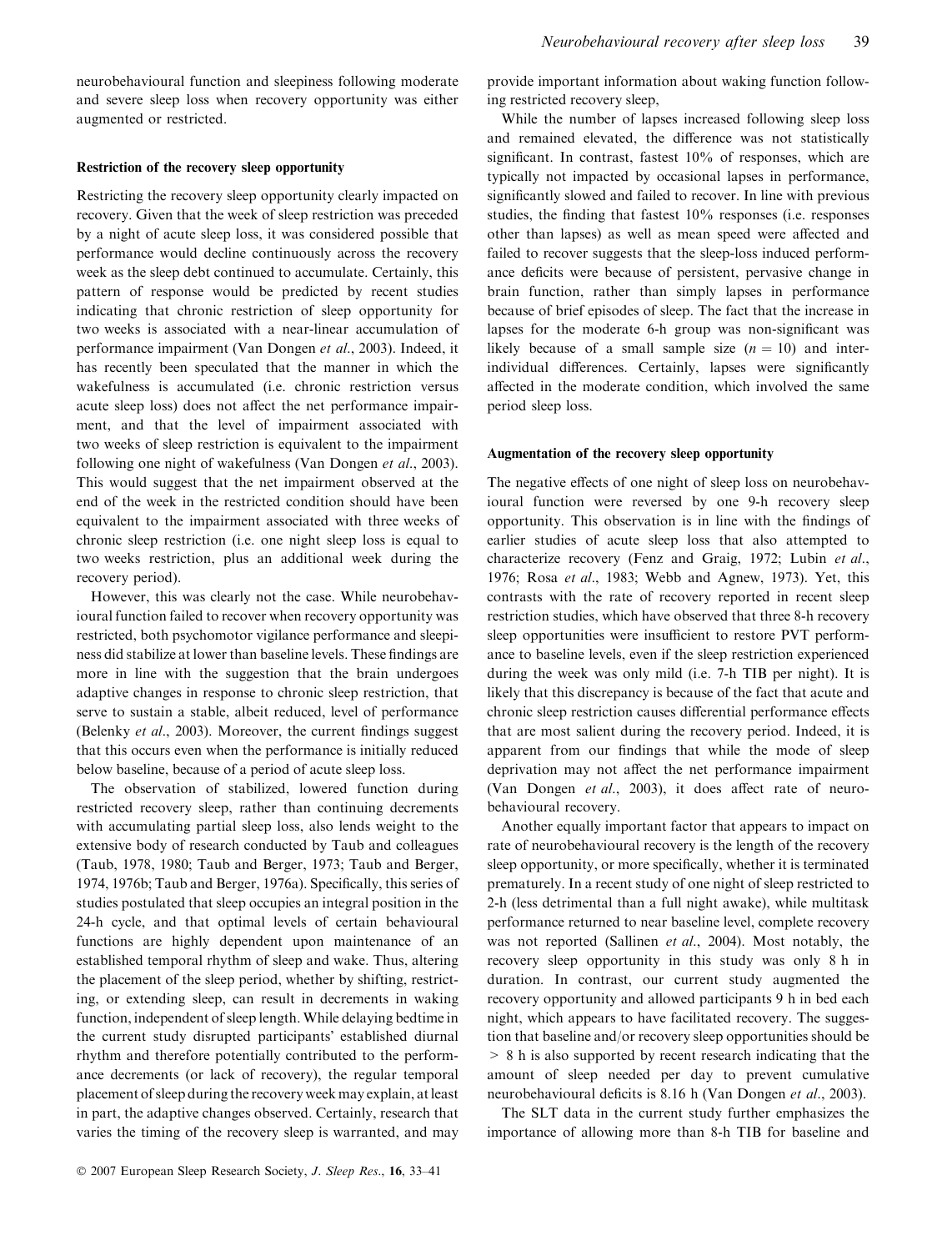recovery sleeps. Previous studies have noted that when baseline sleep opportunities are only 8 h in length, the mean sleep onset latencies observed on the baseline day are often near the pathological ranges (e.g. 6.3 min) (Belenky et al., 2003; Harrison and Horne, 1996). In the current study, however, baseline sleep latency scores were not in clinical range. Rather, individuals had a mean sleep onset latency of 17.4 min on the baseline day, suggesting they were well-rested from the 9-h sleep opportunities on the previous two nights, and further highlighting the recuperative value of an additional hour of sleep opportunity.

These findings emphasize the importance of not restricting the first recovery sleep opportunity. It is apparent that allowing individuals just one extra hour can significantly increase the rate of recovery. This has important implications for shiftworkers, particularly those with quick turn around times between shifts, and minimal time to recover. To expedite recovery and increase the quality of their time off, shiftworkers should extend their first recovery sleep period and wake naturally, rather than setting an alarm and restricting their TIB.

## Increasing the severity of the sleep loss

Increasing the severity of sleep loss resulted in a dose– dependent decrease in psychomotor vigilance performance. Specifically, response speed was twice as slow, while the number of lapses increased three-fold. Most notably, in contrast to the moderate 9-h sleep loss condition, psychomotor vigilance performance failed to recover, even following five 9-h recovery sleep opportunities. Interestingly, this is not in line with findings of previous studies which reported recovery of performance following 60 h of wakefulness after only one night of recovery sleep (Dinges *et al.*, 1997; Caldwell and Caldwell, 1997; Fenz and Graig, 1972; Webb and Agnew, 1973; Williams et al., 1959). Further, it does not support the widely held belief that the amount of sleep taken to recover the performance deficit associated with acute sleep loss is typically less than the amount of total sleep lost. As two nights of sleep were lost (i.e. approximately 16 h sleep based on the baseline data), this theory would suggest that recovery should occur after two nights of recovery sleep. It is clear, however, that this did not occur. Rather, recovery was only approximately 70% complete – even after five 9-h sleep opportunities.

It is possible that the lack of recovery was an indication of boredom because of repeated testing. However, it is unlikely that this is the case given that a similar number of testing sessions occurred in the moderate 9-h TIB group, yet recovery still occurred. Moreover, performance remained at baseline levels for the entire period, rather than decreasing because of over-testing. Rather, we believe this data indicates that the mechanisms underlying the recovery process may be more complicated than previously thought. It has typically been assumed that the system is elastic, with neurobehavioural performance returning to baseline levels reasonably quickly. In the current study, however, a residual deficit was observed, with individuals not recovering despite an extended recovery period. This suggests that either recovery rate is very slow (i.e. recovery may have occurred if the recovery period was extended further) or that there is a fundamental change to the system (i.e. a reset process) following severe sleep loss, such that the baseline level of performance is shifted. Further research, including studies that increase the number of recovery nights or the length of the recovery sleep opportunity, is needed to investigate these theories.

#### Sleepiness and psychomotor vigilance performance

Finally, another interesting finding was that psychomotor vigilance performance and physiological sleepiness (as measured by the tendency to initiate sleep), recovered differently in two of the conditions. While PVT performance following moderate sleep loss recovered after one 9-h recovery opportunity, two 9-h recovery opportunities were required before sleep latencies did not significantly differ from baseline levels. Despite the fact that PVT performance did not recover following severe sleep loss, sleepiness followed a similar pattern following severe sleep loss as it did following moderate sleep loss (i.e. recovery after two 9-h opportunities). Similarly, unlike PVT performance, ratings of sleepiness also recovered to baseline levels following severe sleep loss. Notably, subjective recovery occurred after only one 9-h sleep opportunity, independent of the severity of the preceding sleep loss.

These findings emphasize that human performance cannot be reliably inferred from measures of sleepiness. While sleepiness is often assumed to be the intervening variable that mediates sleep-loss induced performance deficit, it is apparent that impairment can still be evident, despite recovery of physiological and subjective sleepiness. This also supports the argument that sleepiness and fatigue (also because of non-sleep-related factors) are both conceptually and operationally different. Thus, the fact that an individual no longer feels overtly sleepy, does not necessarily mean that they are recovered.

# **CONCLUSIONS**

The current study suggests that following one night of sleep loss, individuals require two recovery sleep opportunities that are at least 9 h in length for both vigilance performance and sleepiness to recover. When recovery sleep opportunity is restricted to 6 h, even five consecutive recovery sleep opportunities are insufficient to reverse the effects of moderate sleep loss and restore waking function. However, rather than continuous decline, waking function stabilizes at below-baseline levels. Interestingly, when the severity of the sleep loss is increased, vigilance performance fails to recover, even after five augmented recovery sleep opportunities, yet sleepiness is restored to baseline levels after only one (subjective) or two (physiological) augmented recovery sleep opportunities. This data suggests that the mechanisms underlying the recovery process may be more complicated than previously thought, and that we may have underestimated the impact of sleep loss and/or overestimated the restorative value of subsequent sleep.